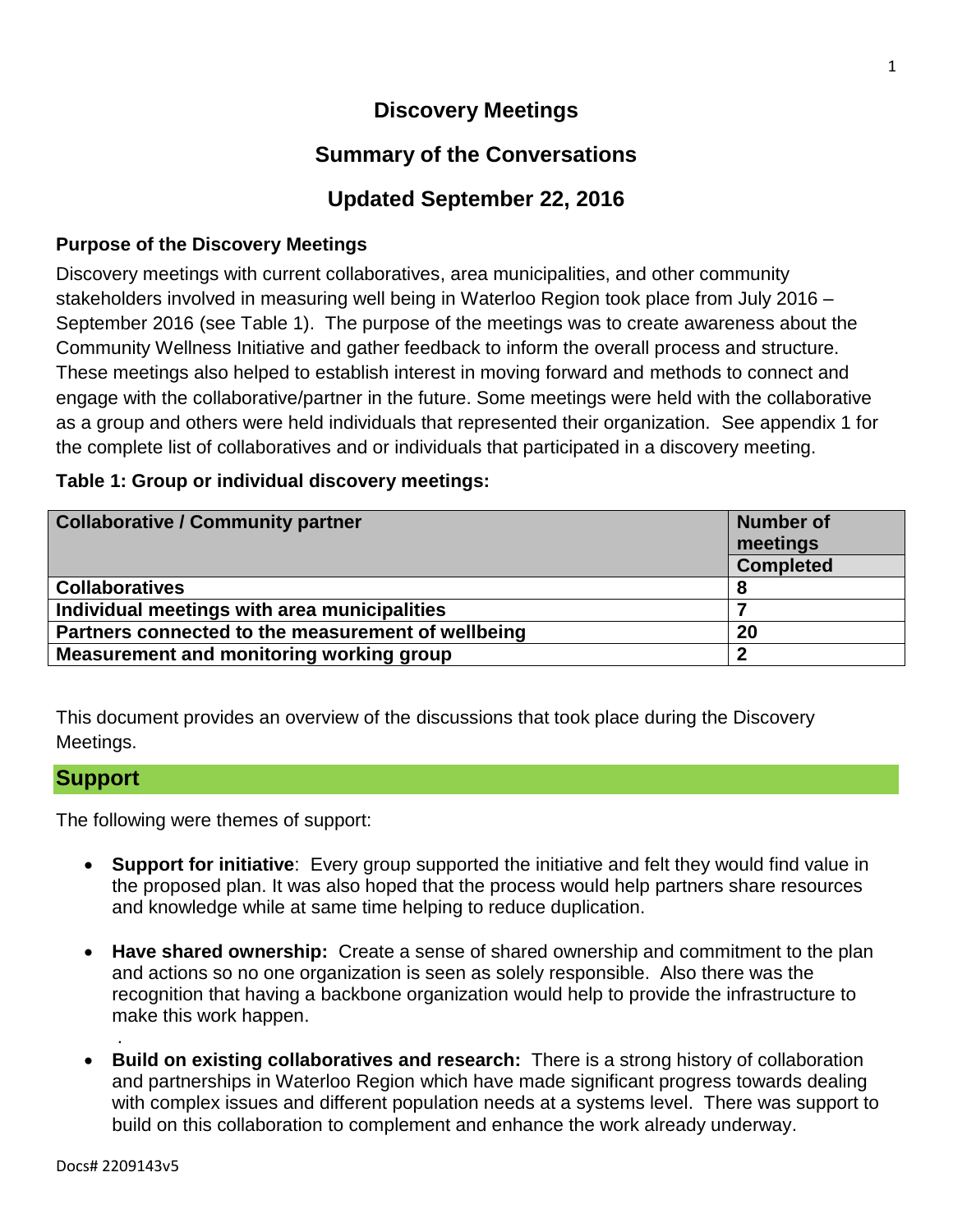- **Raise the profile of wellness:** It was felt that the Community Wellness Initiative would raise the profile of wellness in Waterloo Region (what is working well and not so well), and help to create awareness of the larger issues and their interconnectedness. This would help to increase clarity about the bigger picture, build connections and help inspire and invite collaboration and joint integration amongst the partners.
- **Developing a community wellness report card:** Measurement and monitoring was strongly supported to be included in the initiative. A consistent data set and community indicators would give us a solid foundation for planning and decision-making, as well as investments. This would help to communicate what the issues are and track and measure the outcomes/progress. It would also provide information to educate the community on wellness issues and the complexity and how we all work together to make change.

### **Concerns**

The following themes were concerns cited by participants as they either did not see them in the background document or because in general it was a concern about the initiative.

- **Already too many coalitions and collaboratives:** There are already many planning tables, and collaboratives in Waterloo Region and this just adds another one to attend to divide attention. Some concerns that this would take away from the work of their collaborative.
- **Share data measurement, collection and sharing:** We need a collective solution and report card that the community can buy into. Some of the challenges of developing shared data measurement include the number and complexity of reporting and data collection systems across different sectors, agreement on the indicators, capturing the contributions of partners, and telling the story of collective impact. It will be better to do this work well and obtain agreement than do this work quickly and not obtain buy in and agreement.
- **Need for citizen engagement:** There doesn't seem to be a strong plan for citizen engagement described in the background document. There needs to be a strong engagement plan including multiple methods to engage the public. Make it easy for citizens to provide input, and provide methods that support a diversity of participation. Use "iengage" municipal platform as one of the tools to engage the public online.
- **Social Inclusion:** Need to ensure this process is inclusive and includes voices of all community groups e.g., youth, people with disabilities, LBGTQ, rural, lived voices, Aboriginal etc. Need to ensure citizens have a voice in the wellness initiative desired outcomes. Create an inclusive process vs. mobilizing quickly and efficiently. Community neighbourhoods and informal community leaders should have role in the initiative due their influence on community involvement in programs, volunteerism, etc. Need to make it clear and invite the contribution of the community (every day citizens). It is not just about "what they want" in terms of engagement but also "what they can do to help improve outcomes."
- **Top down approach:** Some felt that the initiative was being outlined and determined by decision makers and paid staff, when the direction needs to be determined by citizens –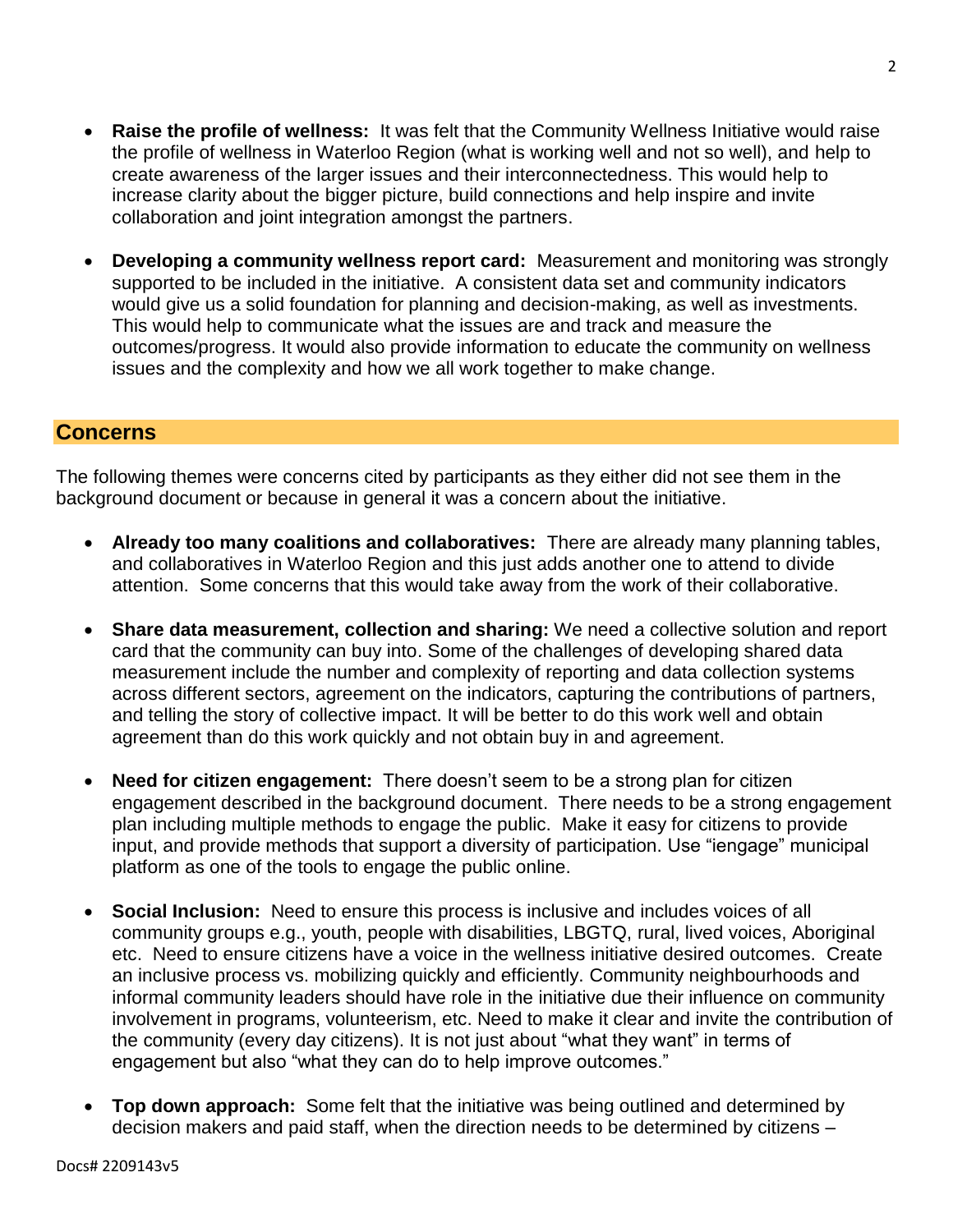making community engagement critical. Addressing power imbalances will be key to success  $\rightarrow$  this can't be another venue where people who are in positions of power get to continue to set priorities and drive what work happens.

- **Specific sectors need to be involved:** In order to create a holistic picture and plan for community wellness, other sectors need to be invited to participate. E.g., environmental sector, recreation, economic development, the media, business sector, planning and the built environment, municipalities etc.
- **Sustainability**: Some raised concerns that the initiative might not continue if political and organizational leadership changed. This initiative is a long term process and will need long term commitment in order to be successful.

## **Considerations and recommendations**

The following themes were provided as suggestions or considerations to the initiative and overall process:

- **The structure:** Without having the vision and priorities identified many felt that implementing a structure was premature. Many suggested that this should be delayed until we are clear about the priorities. Also many suggested that the Reference group be expanded to include people with lived experience as well as other stakeholder groups that are not at the table. There were a variety of suggestions about potential structure and governance models and how they could relate to the other collaboratives, however there was no common model suggested.
- **Title of initiative**: The tile of "Community Wellness Initiative" was not supported. Many felt that wellbeing better reflected the work.
- **Definition of wellness and indicators of wellness:** Need a definition of what a thriving and well community looks like so we know what we are aspiring to. Use the Canadian Index of Wellbeing and the Social Determinants of Health as a starting point for discussion about the definition of community wellness and the development of a measurement system.
- **Promotion and messaging:** We need to get clear about the messaging around the planning process and what this initiative is all about. Some made suggestions around the narrative that could help with the messaging:
	- $\circ$  Improving the quality of life for all in our community.
	- o We care and we will leave no one behind.
	- o Creating a vibrant and thriving Waterloo Region.
	- o Healthy communities.
	- o Wellbeing for all.

Some suggested that we need to brand the initiative with something that captures the public's imagination e.g., Hamilton: "Creating the best place to raise a child in Canada".

 **Ongoing communication:** Keeping everyone informed will be critical to the success of the initiative. Providing a variety of methods and forums for people to participate and collaborate will be important to the work. Being clear around why we need to create a community wellness plan and having a clear story line will act as a catalyst to mobilize efforts.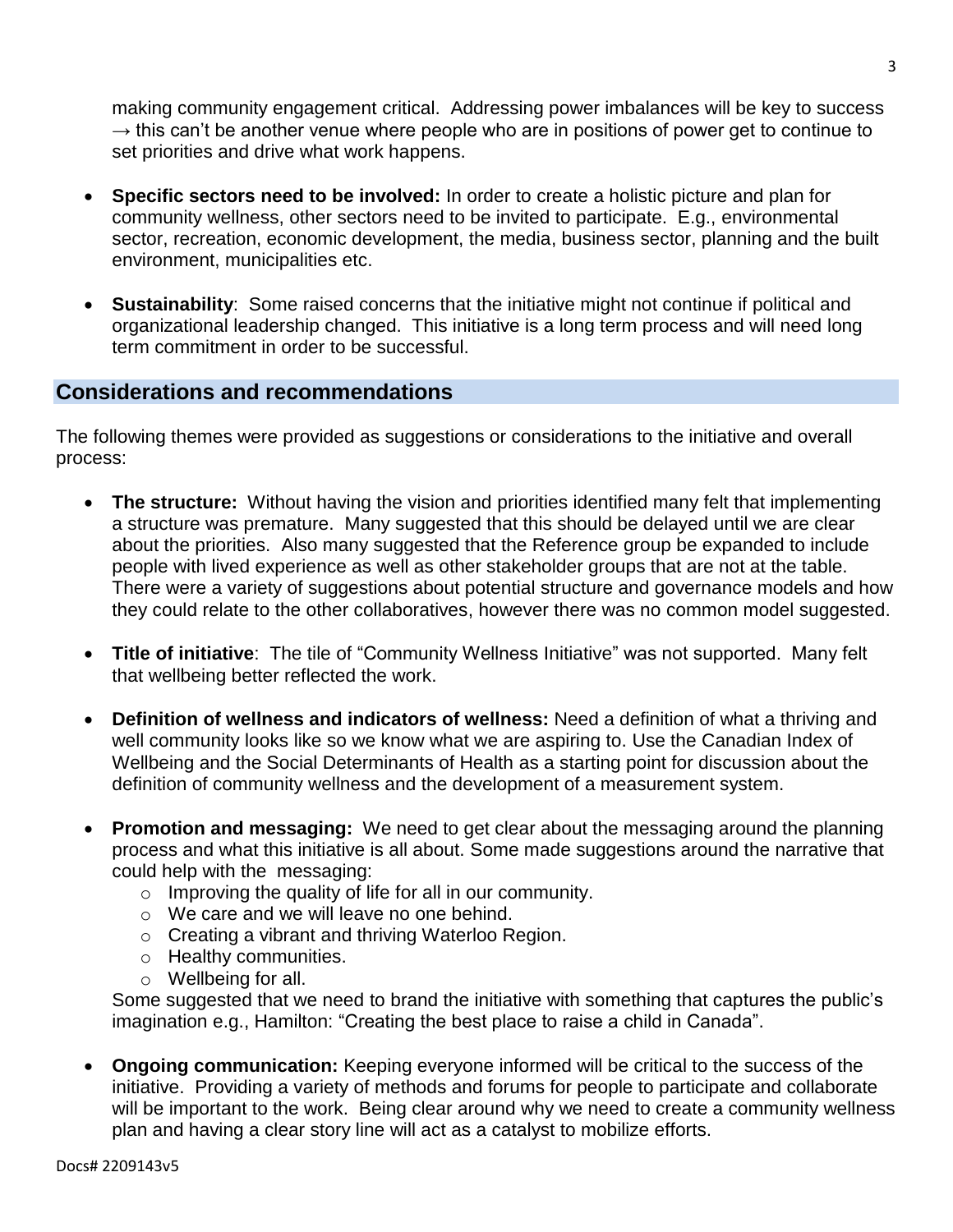- **Identify and be clear about the "why":** This initiative needs to be courageous and have a strategic focus on what will make the most difference to the community. It should act as the statement for wellness in Waterloo Region. It needs to be clear, concrete, broadly supported and inspiring. There will be a tension on where to focus - intervention or prevention. Need to make a shift and be really clear about the "why".
- **Be bold and innovative**: We need to develop new ways of doing things. Identify what will make the difference. We need to spend sufficient time creating innovative solutions so we don't do the same things over and over again. Consider using the "U" theory as described by Dr. Frances Westley to support a learning community initiative and build community capacity. Others suggested creating and implementing a "social innovation lab" process in order to signify that we are developing new ways of working together.
- **Need to have tangible and measureable actions that add value**: The plan needs to have a clearly identified shared vision and goals with achievable outcomes that will contribute to increased wellness in Waterloo Region. The actions need to be focused and closely tied to a multi-domain model of wellness that is staged and adds value to what each organization does. There was a bit of skepticism that this may not be achievable.
- **Build community learning and capacity:** As the process evolves we need to ensure the community is provided with opportunities to share information and tools in order to build strength and capacity. There were many suggestions on how to build community capacity e.g., hold a series of workshops on topics to help "level the playing field" e.g., collective impact, social innovation, etc.
- **Review other community's wellbeing plans:** It is important to review similar community wellness initiatives in order to understand what has worked and the benefits achieved. Some suggested inviting groups such as Wood Buffalo, Hamilton, Windsor, Guelph to present on their plans and invite those interested to attend. The Measurement and Monitoring working group also expressed an interest in bringing in other communities who measure wellness well e.g. Toronto.
- **Need to have key influencers support**: In order for this to be successful we need key influencers to say, "*we agree and will work together to move the needle*."
- **Data sharing:** With the community wellness report card it will be beneficial to implement an open data portal and process to share the data with the community and partners. This will drives openness and transparency and highlight the value of openly releasing date. It will also help reduce the duplication around secondary data sources.
- **Alignment of citizen survey**: Most municipalities as well as other community partners e.g., K-W Community Foundation, conduct citizen surveys to assess citizen perceptions on some components of well-being. Is there the willingness to align these efforts so that this work could be conducted together?
- **Developmental evaluation:** Conduct a developmental evaluation of the process in order to learn and capture process, design, strategy and emerging outcomes.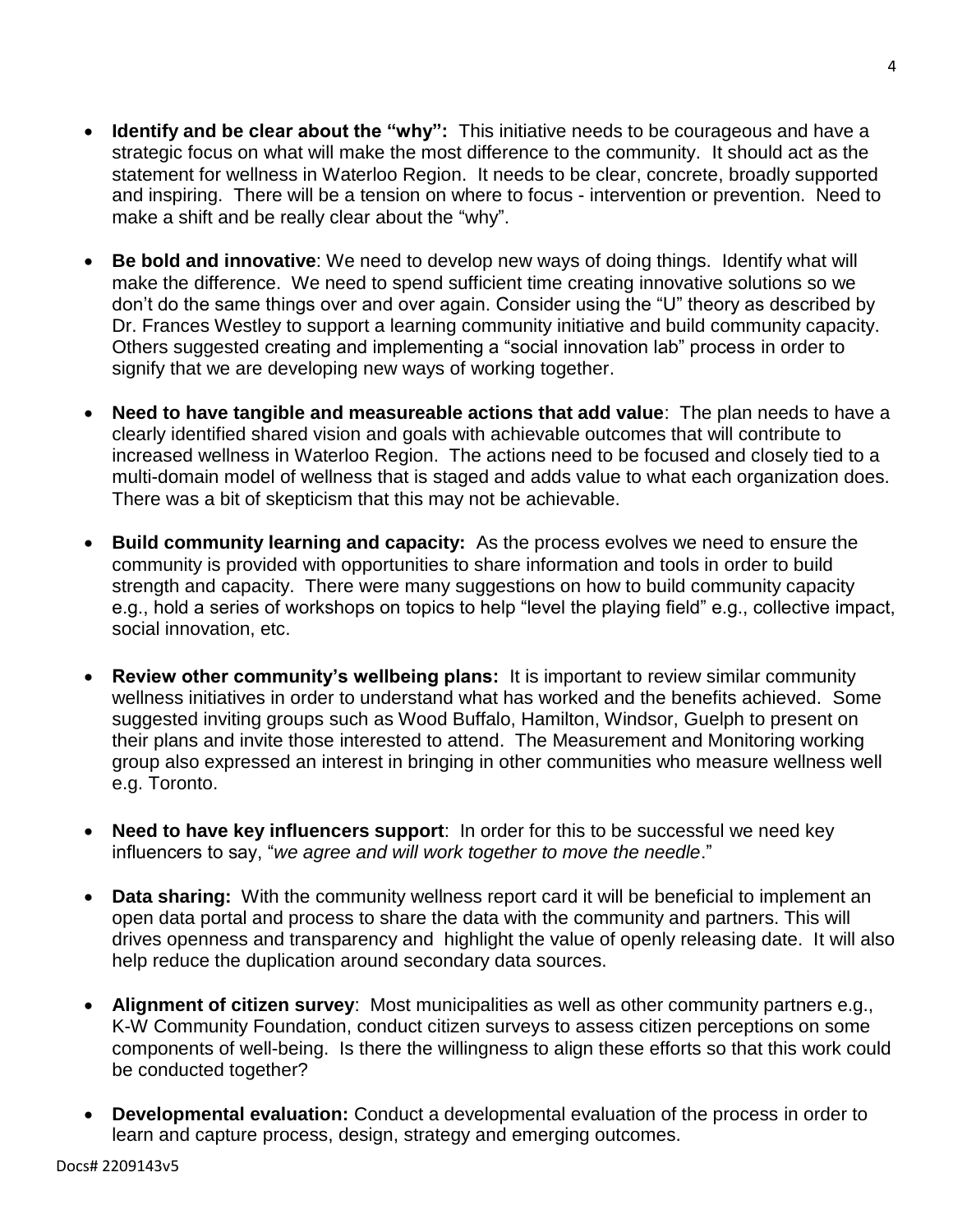**Develop a glossary of terms:** Consider creating an ongoing glossary of terms and definitions will be helpful to keep everyone on the same page.

### **Questions to be addressed**

- How do we ensure this initiative aligns with provincially mandated community wellbeing and safety plans?
- How does this relate to the community hubs?
- How can we leverage/integrate the work of the Data Working Group with the Children's planning table?
- What is the relationship with the community?
- How will the work of the community wellness initiative be sustained?
- Can we collaborate on a collective citizens survey to measure wellbeing in Waterloo Region?
- How will decisions be made?
- How will you get commitment from organizations? Will it be from boards and councils?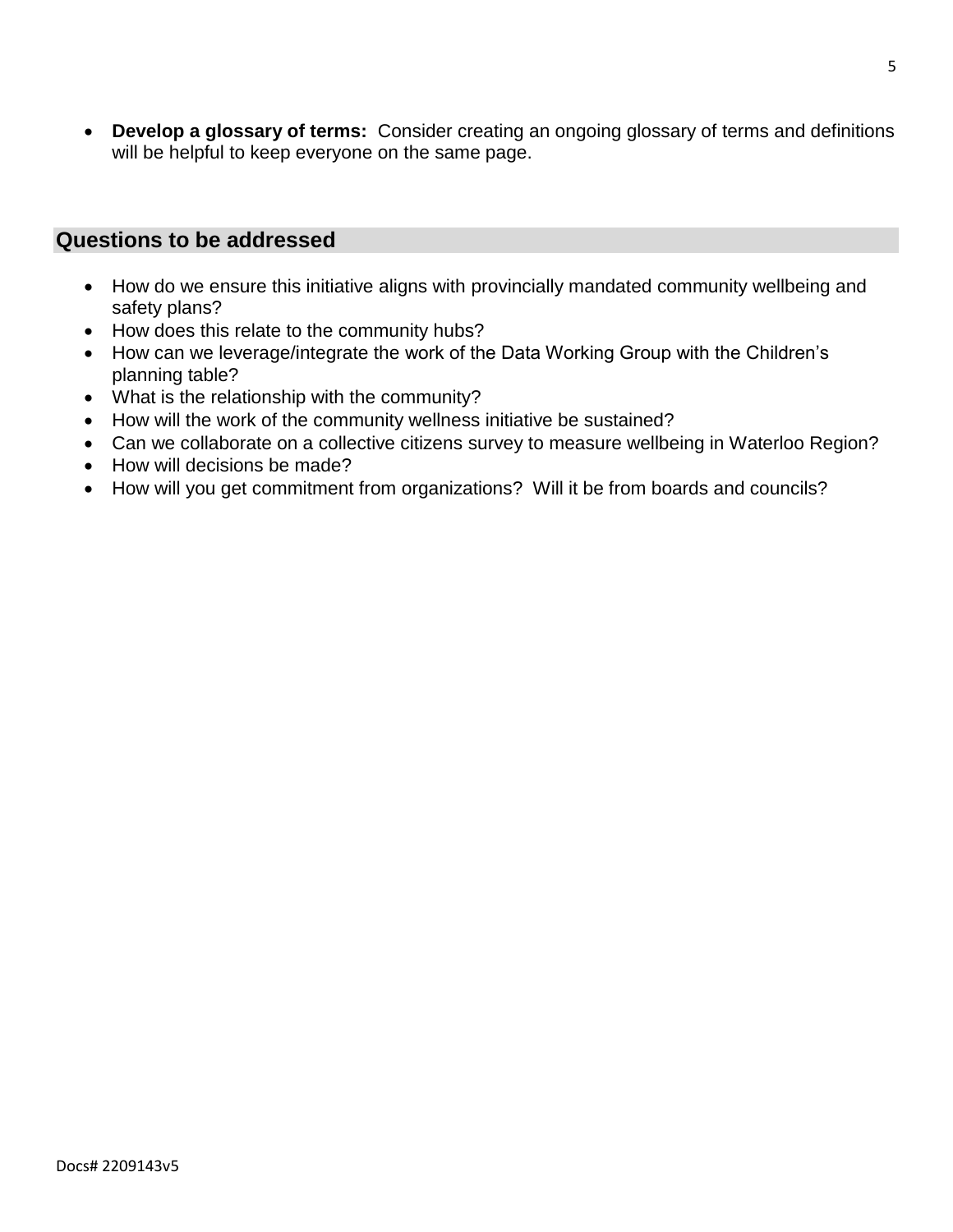|  |  |  |  | Appendix 1: Discovery Meeting Participants (September 22, 2016) |  |
|--|--|--|--|-----------------------------------------------------------------|--|
|--|--|--|--|-----------------------------------------------------------------|--|

| <b>Collaborative/organization</b>                                                                                                                                                                                                                                                                                                                                                                                                                                                                                                                                                        | Date of meeting        |
|------------------------------------------------------------------------------------------------------------------------------------------------------------------------------------------------------------------------------------------------------------------------------------------------------------------------------------------------------------------------------------------------------------------------------------------------------------------------------------------------------------------------------------------------------------------------------------------|------------------------|
| <b>Crime Prevention Council</b>                                                                                                                                                                                                                                                                                                                                                                                                                                                                                                                                                          | June 17                |
| Homelessness to Housing Umbrella Group (HHUG)                                                                                                                                                                                                                                                                                                                                                                                                                                                                                                                                            | July 6, 2016           |
| <b>Children's Planning Table</b>                                                                                                                                                                                                                                                                                                                                                                                                                                                                                                                                                         | July 6, 2016           |
| <b>Immigration Partnership</b>                                                                                                                                                                                                                                                                                                                                                                                                                                                                                                                                                           | June $27th$            |
| <b>Grand River Accessibility Advisory Committee</b>                                                                                                                                                                                                                                                                                                                                                                                                                                                                                                                                      | August 9 <sup>th</sup> |
| Community Health Centers - executive directors                                                                                                                                                                                                                                                                                                                                                                                                                                                                                                                                           | July 5                 |
| Area municipalities<br>CAOs                                                                                                                                                                                                                                                                                                                                                                                                                                                                                                                                                              | July 14                |
| Township of Wilmot<br><b>Vicky Luttenberger</b>                                                                                                                                                                                                                                                                                                                                                                                                                                                                                                                                          | July 15                |
| <b>Township of Wellesley</b><br><b>Brad Voisin</b>                                                                                                                                                                                                                                                                                                                                                                                                                                                                                                                                       | July 19                |
| Township of Woolwich<br>Ann McArthur                                                                                                                                                                                                                                                                                                                                                                                                                                                                                                                                                     | July 12                |
| City of Waterloo<br>Jim Bowman<br><b>Beth Rajnovich</b>                                                                                                                                                                                                                                                                                                                                                                                                                                                                                                                                  | July 13                |
| Lori Ludwig<br>City of Kitchener<br><b>Mark Hildebrand</b>                                                                                                                                                                                                                                                                                                                                                                                                                                                                                                                               | July 12                |
| City of Cambridge<br>Nicole Cichello                                                                                                                                                                                                                                                                                                                                                                                                                                                                                                                                                     | July 19                |
| City of Cambridge neighbourhood organizations<br>Joe-Ann McComb: Greenway-Chaplin Community<br>Centre: Michelle Henderson<br>Silverheights Neighbourhood Association: Faye Wilson<br><b>Preston Heights Community Group: Sandy</b><br>Roxborough<br>Langs: Nancy Mykitschak<br>$\bullet$<br>Kinbridge Community Association: Joe-Ann McComb<br>$\bullet$<br>Hespeler Village Neighbourhood Association: Amanda<br>٠<br>Horne<br><b>Fiddlesticks Community Centre: Kim Fowler</b><br>$\bullet$<br>Alison Neighbourhood Community Centre: Courtney<br>$\bullet$<br>Didier/ Ashley Fournier | July 20                |
| <b>Township of North Dumfries</b><br><b>Michelle Poissant</b>                                                                                                                                                                                                                                                                                                                                                                                                                                                                                                                            | August 10              |